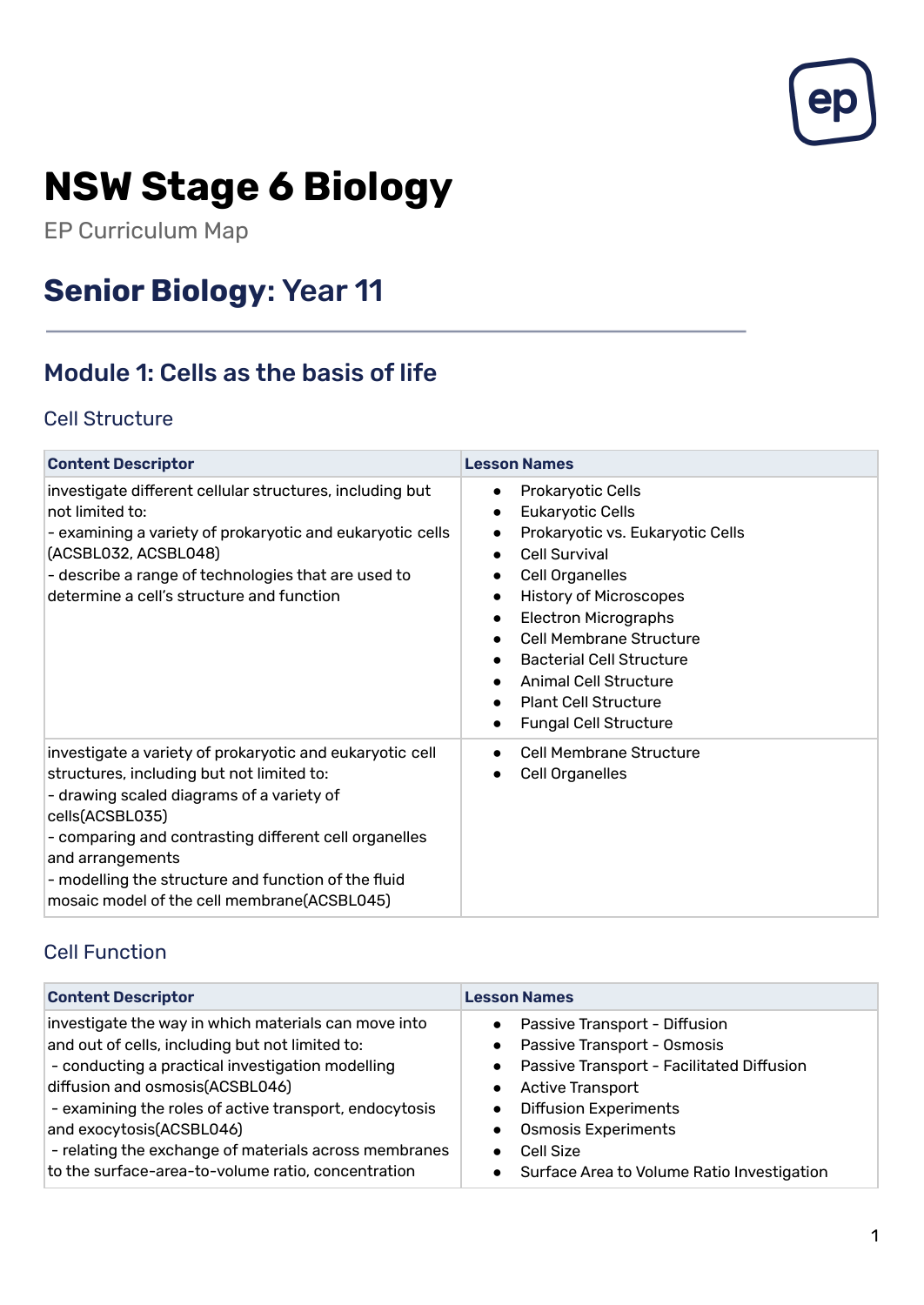

| gradients and characteristics of the materials being<br>exchanged(ACSBL047)                                                                                                                                                                                          |                                                                                                                                                                                                                                                                           |
|----------------------------------------------------------------------------------------------------------------------------------------------------------------------------------------------------------------------------------------------------------------------|---------------------------------------------------------------------------------------------------------------------------------------------------------------------------------------------------------------------------------------------------------------------------|
| investigate cell requirements, including but not limited<br>to:<br>- suitable forms of energy, including light energy and<br>chemical energy in complex molecules(ACSBL044)<br>- matter, including gases, simple nutrients and ions<br>- removal of wastes(ACSBL044) | Introduction to Metabolism<br>$\bullet$<br>Anaerobic Respiration<br>Aerobic Respiration                                                                                                                                                                                   |
| investigate the biochemical processes of<br>photosynthesis, cell respiration and the removal of<br>cellular products and wastes in eukaryotic<br>cells(ACSBL049, ACSBL050, ACSBL052, ACSBL053)                                                                       | Introduction to Metabolism<br>$\bullet$<br>Anaerobic Respiration<br>Aerobic Respiration<br>Photosynthesis<br><b>Light Reactions of Photosynthesis</b><br>$\bullet$<br>Factors Affecting the Rate of Photosynthesis<br>$\bullet$<br>Photosynthesis vs Cellular Respiration |
| conduct a practical investigation to model the action of<br>enzymes in cells                                                                                                                                                                                         | <b>Internal Membranes</b><br>$\bullet$<br><b>Introducing Enzymes</b><br>$\bullet$<br>Enzyme Structure<br><b>Factors Affecting Enzymes</b><br>$\bullet$<br><b>Examples of Enzyme Reactions</b>                                                                             |
| investigate the effects of the environment on enzyme<br>activity through the collection of primary or secondary<br>data(ACSBL050, ACSBL051)                                                                                                                          | Factors Affecting Enzymes Investigation<br>$\bullet$                                                                                                                                                                                                                      |

# Module 2: Organisation of living things

# Organisation of Cells

| <b>Content Descriptor</b>                                                                                                                                                                                                                | <b>Lesson Names</b>                                                                                                                                                                                     |
|------------------------------------------------------------------------------------------------------------------------------------------------------------------------------------------------------------------------------------------|---------------------------------------------------------------------------------------------------------------------------------------------------------------------------------------------------------|
| compare the differences between unicellular, colonial<br>and multicellular organisms by:<br>- investigating structures at the level of the cell and<br>organelle<br>- relating structure of cells and cell specialisation to<br>function | Unicellular & Multicellular Organisms<br>$\bullet$<br><b>Fungal Cell Structure</b><br>Animal Cell Structure<br>$\bullet$<br><b>Bacterial Cell Structure</b><br><b>Plant Cell Structure</b><br>$\bullet$ |
| investigate the structure and function of tissues, organs<br>and systems and relate those functions to cell<br>differentiation and specialisation(ACSBL055)                                                                              | Hierarchy of Organisation<br>Cells, Tissues and Organs<br><b>Stem Cells and Differentiation</b>                                                                                                         |
| justify the hierarchical structural organisation of<br>organelles, cells, tissues, organs, systems and<br>organisms(ACSBL054)                                                                                                            | Hierarchy of Organisation<br>Cells, Tissues and Organs                                                                                                                                                  |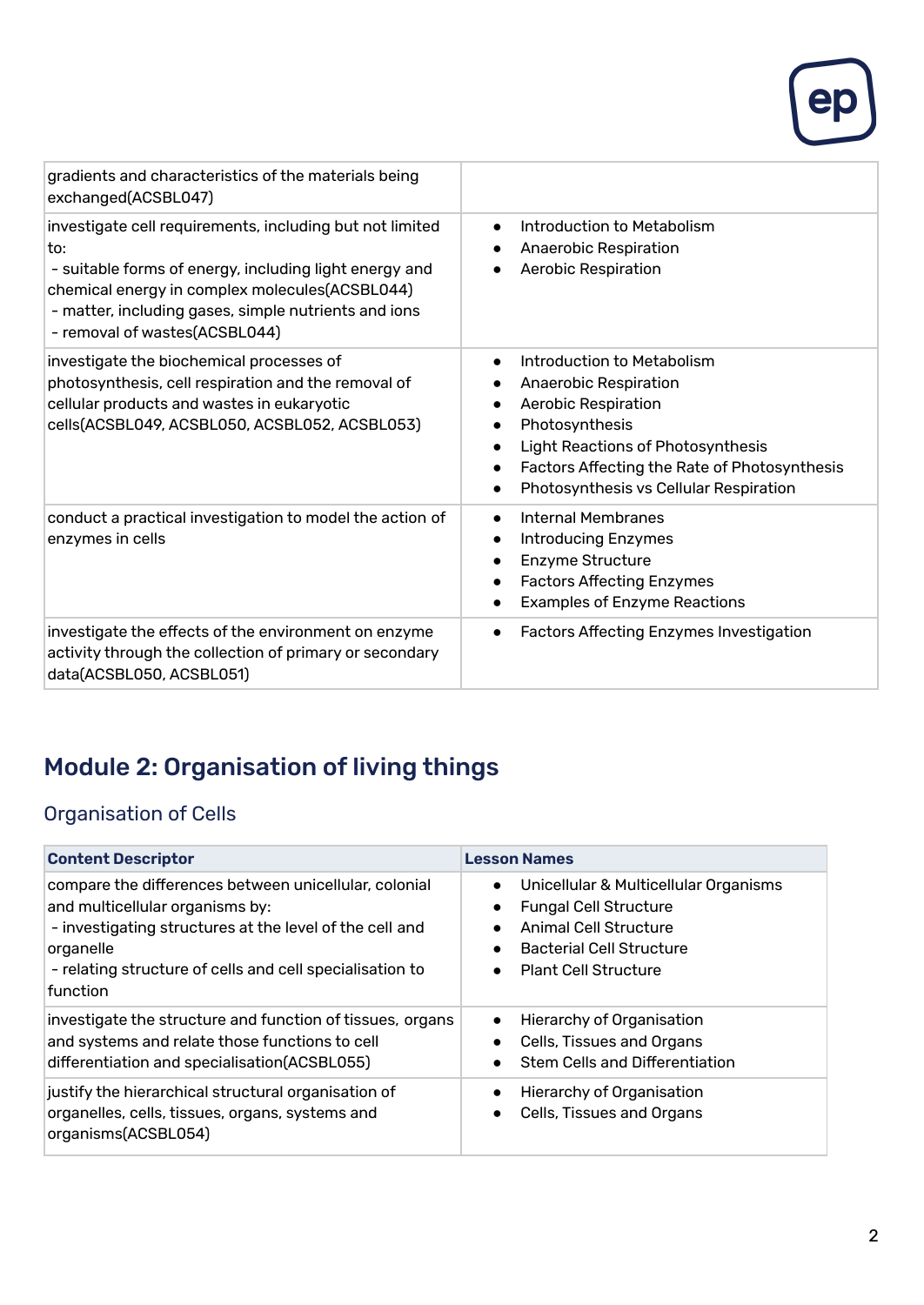

#### Nutrient and Gas Requirements

| <b>Content Descriptor</b>                                                                                                                                                                                                                                                                                                               | <b>Lesson Names</b>                                                                                                                                                                                                                                                                                                                                       |
|-----------------------------------------------------------------------------------------------------------------------------------------------------------------------------------------------------------------------------------------------------------------------------------------------------------------------------------------|-----------------------------------------------------------------------------------------------------------------------------------------------------------------------------------------------------------------------------------------------------------------------------------------------------------------------------------------------------------|
| investigate the structure of autotrophs through the<br>examination of a variety of materials, for<br>example:(ACSBL035<br>- dissected plant materials(ACSBL032)<br>- microscopic structures<br>- using a range of imaging technologies to determine<br>plant structure                                                                  | <b>Plant Systems</b><br>$\bullet$<br>Leaf Structure and Photosynthesis<br>$\bullet$<br><b>Plant Systems</b><br>$\bullet$                                                                                                                                                                                                                                  |
| investigate the function of structures in a plant,<br>including but not limited to:<br>- tracing the development and movement of the<br>products of photosynthesis(ACSBL059, ACSBL060)                                                                                                                                                  | Leaf Structure and Photosynthesis<br>$\bullet$                                                                                                                                                                                                                                                                                                            |
| investigate the gas exchange structures in animals and<br>plants through the collection of primary and secondary<br>data and information, for example:(ACSBL032,<br>ACSBL056)<br>- microscopic structures: alveoli in mammals and leaf<br>structure in plants<br>- macroscopic structures: respiratory systems in a<br>range of animals | Introduction to Respiration<br>٠<br><b>Breathing</b><br>$\bullet$<br>Gas Exchange<br>$\bullet$<br>Gas Exchange in Plants<br>$\bullet$<br>Gas Exchange in Fish<br>$\bullet$<br>Transpiration<br>$\bullet$<br>Translocation<br>$\bullet$<br><b>Plant Systems</b><br>Leaf Structure and Photosynthesis<br>$\bullet$                                          |
| interpret a range of secondary-sourced information to<br>evaluate processes, claims and conclusions that have<br>led scientists to develop hypotheses, theories and<br>models about the structure and function of plants,<br>including but not limited to:(ACSBL034)<br>- photosynthesis<br>- transpiration-cohesion-tension theory     | Leaf Structure and Photosynthesis<br>$\bullet$<br><b>Plant Systems</b><br>$\bullet$                                                                                                                                                                                                                                                                       |
| trace the digestion of foods in a mammalian digestive<br>system, including:<br>- physical digestion<br>- chemical digestion<br>- absorption of nutrients, minerals and water<br>- elimination of solid waste                                                                                                                            | Digestive System Overview<br>$\bullet$<br>Mouth and Oesophagus<br><b>Stomach and Small Intestine</b><br>Large Intestine and Rectum<br><b>Comparing Digestion in Other Animals</b><br>Digestive Enzymes<br>$\bullet$<br><b>Absorption of Nutrients</b><br>Introduction to Excretory Systems<br>Nitrogenous Waste<br><b>Excretory Organs</b><br>The Nephron |
| compare the nutrient and gas requirements of<br>autotrophs and heterotrophs                                                                                                                                                                                                                                                             | Photosynthesis vs Cellular Respiration<br>$\bullet$                                                                                                                                                                                                                                                                                                       |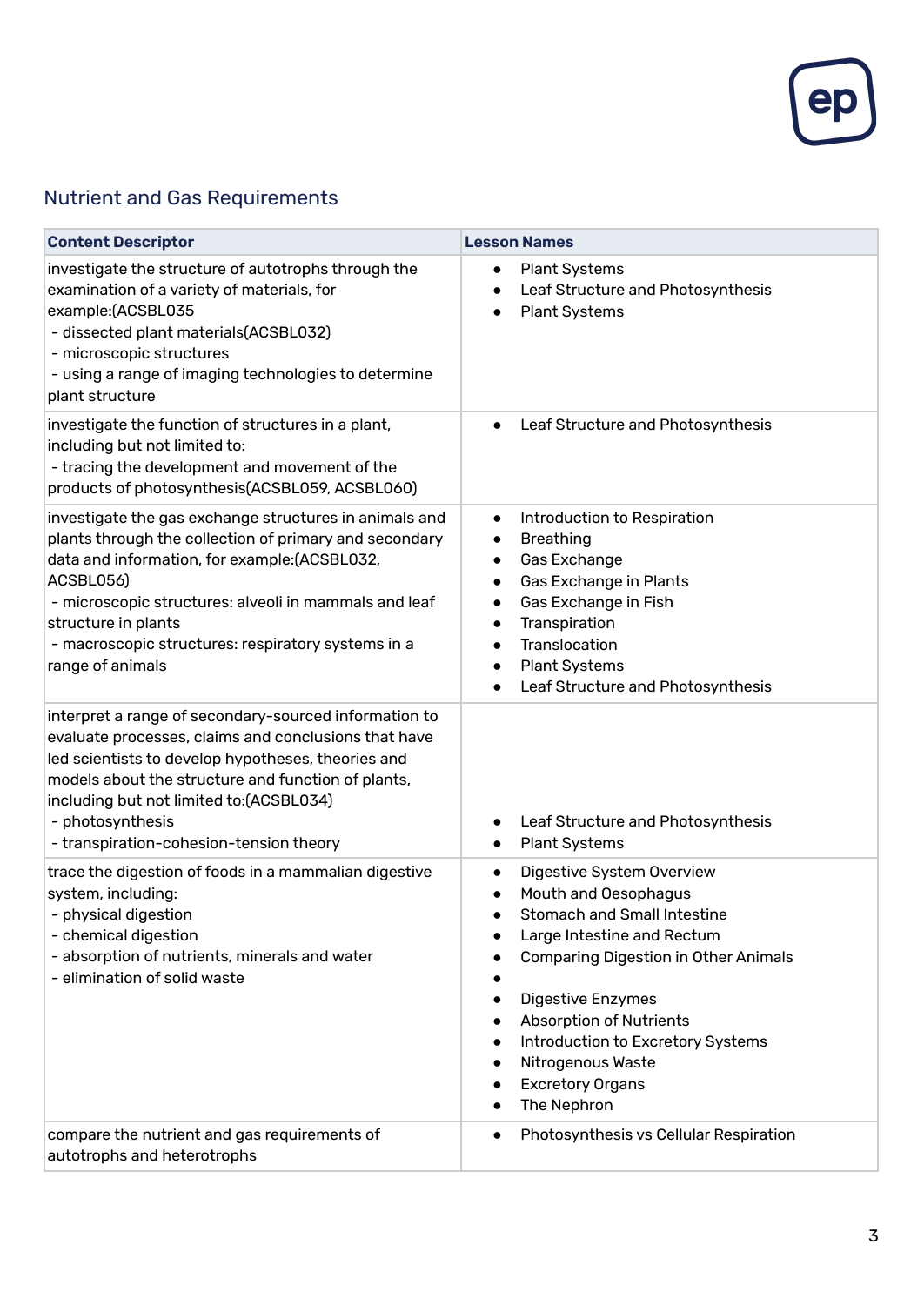

#### **Transport**

| <b>Content Descriptor</b>                                                                                                                                                                                                                                                                                                                                  | <b>Lesson Names</b>                                                                                                                |
|------------------------------------------------------------------------------------------------------------------------------------------------------------------------------------------------------------------------------------------------------------------------------------------------------------------------------------------------------------|------------------------------------------------------------------------------------------------------------------------------------|
| investigate transport systems in animals and plants by<br>comparing structures and components using physical<br>and digital models, including but not limited<br>to: (ACSBL032, ACSBL058, ACSBL059, ACSBL060)<br>- macroscopic structures in plants and animals<br>- microscopic samples of blood, the cardiovascular<br>system and plant vascular systems | Introduction to the Circulatory System<br>$\bullet$<br>Heart<br><b>Blood Vessels</b><br>Xylem and Phloem Structure<br><b>Blood</b> |
| investigate the exchange of gases between the internal<br>and external environments of plants and animals                                                                                                                                                                                                                                                  | Gas Exchange<br>$\bullet$<br>Gas Exchange in Plants<br>Gas Exchange in Fish<br>$\bullet$                                           |
| compare the structures and function of transport<br>systems in animals and plants, including but not limited<br>to:(ACSBL033)<br>- vascular systems in plants and animals<br>- open and closed transport systems in animals                                                                                                                                | Introduction to the Circulatory System<br>$\bullet$<br>Xylem and Phloem Structure<br>Transpiration<br>$\bullet$<br>Translocation   |
| compare the changes in the composition of the<br>transport medium as it moves around an organism                                                                                                                                                                                                                                                           | <b>Blood</b><br>Translocation                                                                                                      |

# Module 3: Biological diversity

# Effects of the Environment on Organisms

| <b>Content Descriptor</b>                                                                                                                                                                               | <b>Lesson Names</b>                                                                                                                                                                                                                  |
|---------------------------------------------------------------------------------------------------------------------------------------------------------------------------------------------------------|--------------------------------------------------------------------------------------------------------------------------------------------------------------------------------------------------------------------------------------|
| predict the effects of selection pressures on organisms<br>in ecosystems, including: (ACSBL026, ACSBL090)<br>- biotic factors<br>- abiotic factors                                                      | <b>Factors Affecting Biodiversity</b><br>$\bullet$<br><b>Measuring Biodiversity</b><br>$\bullet$<br><b>Biomes</b><br>$\bullet$<br>Ecosystems<br>Abiotic Factors<br><b>Biotic Factors and Competition</b><br>Adaptations<br>Symbiosis |
| investigate changes in a population of organisms due to<br>selection pressures over time, for example: (ACSBL002,<br>ACSBL094)<br>- cane toads in Australia<br>- prickly pear distribution in Australia | Cane Toads as an Introduced Species<br>$\bullet$                                                                                                                                                                                     |

# Adaptations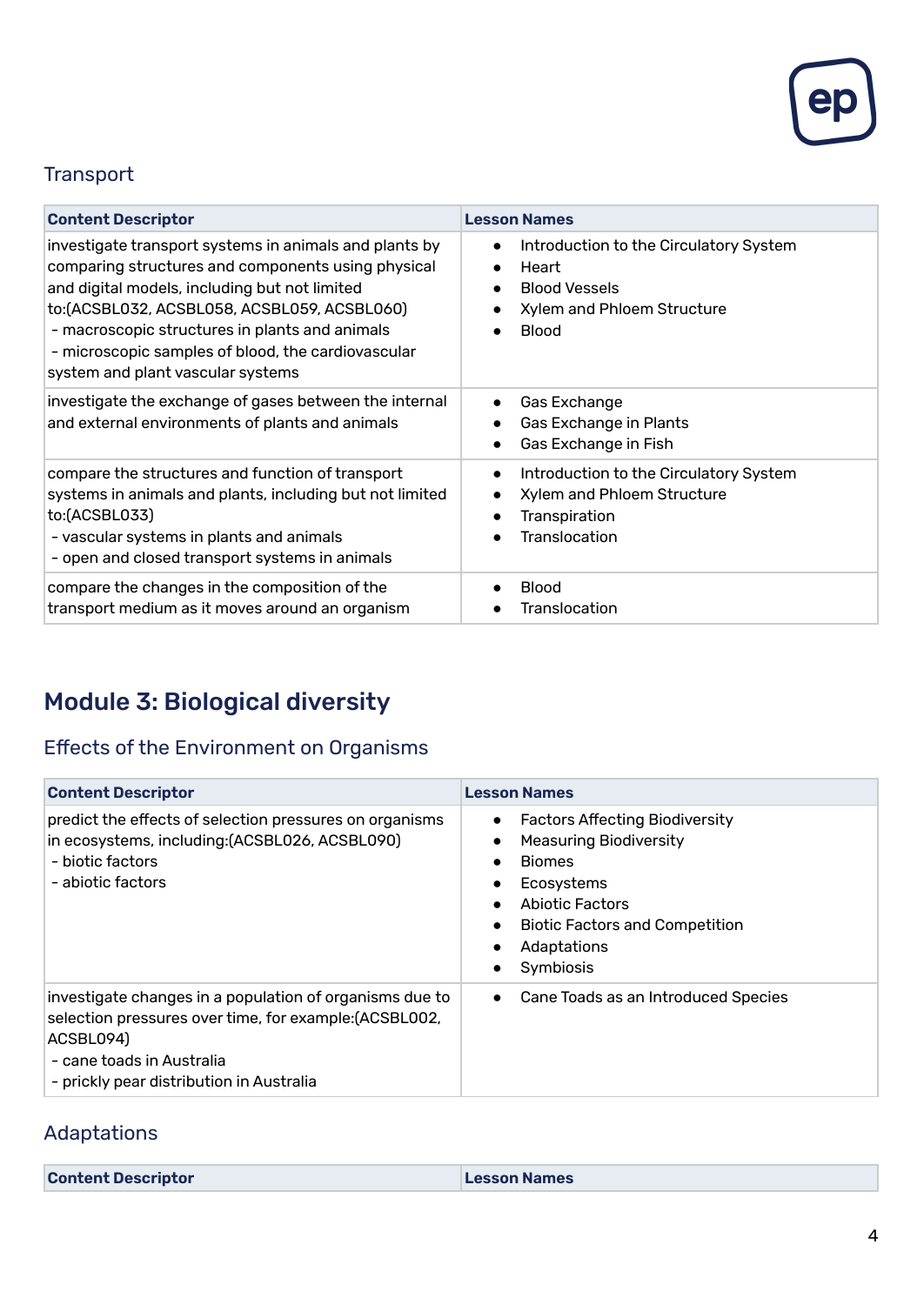

| investigate, through secondary sources, the<br>observations and collection of data that were obtained<br>by Charles Darwin to support the Theory of Evolution by<br>Natural Selection, for example:<br>- finches of the Galapagos Islands<br>- Australian flora and fauna                             | Further development planned.                                                                            |
|-------------------------------------------------------------------------------------------------------------------------------------------------------------------------------------------------------------------------------------------------------------------------------------------------------|---------------------------------------------------------------------------------------------------------|
| conduct practical investigations, individually or in teams,<br>or use secondary sources to examine the adaptations of<br>organisms that increase their ability to survive in their<br>environment, including:<br>- structural adaptations<br>- physiological adaptations<br>- behavioural adaptations | Adaptations<br>$\bullet$<br><b>Adapting for Survival</b><br>$\bullet$<br><b>Survival of the Mutants</b> |

# Theory of Evolution by Natural Selection

| <b>Content Descriptor</b>                                                                                                                                                                                            | <b>Lesson Names</b>                                                                                                                                                                                                                                                                                                                     |
|----------------------------------------------------------------------------------------------------------------------------------------------------------------------------------------------------------------------|-----------------------------------------------------------------------------------------------------------------------------------------------------------------------------------------------------------------------------------------------------------------------------------------------------------------------------------------|
| explain biological diversity in terms of the Theory of<br>Evolution by Natural Selection by examining the changes<br>in and diversification of life since it first appeared on the<br>Earth(ACSBL088)                | Darwin's Theory of Evolution<br>$\bullet$<br>Co-Evolution and Parallel Evolution<br>Evolution on Earth<br>$\bullet$<br><b>Phenotypic Selection</b><br>$\bullet$<br>Microevolutionary Change Mechanisms<br>$\bullet$<br><b>Natural Selection</b><br><b>Types of Coevolution</b><br>Rate of Evolutionary Change<br><b>Geological Time</b> |
| analyse how an accumulation of microevolutionary<br>changes can drive evolutionary changes and speciation<br>over time, for example: (ACSBL034, ACSBL093)<br>- evolution of the horse<br>- evolution of the platypus | <b>Comparative Studies</b>                                                                                                                                                                                                                                                                                                              |
| explain, using examples, how Darwin and Wallace's<br>Theory of Evolution by Natural Selection accounts for:<br>- convergent evolution<br>- divergent evolution                                                       | <b>Convergent and Divergent Evolution</b><br>$\bullet$<br>Darwin's Theory of Evolution<br><b>Patterns of Diversification</b>                                                                                                                                                                                                            |
| explain how punctuated equilibrium is different from the<br>gradual process of natural selection                                                                                                                     | Rate of Evolutionary Change<br>$\bullet$<br>Microevolutionary Change Mechanisms<br>$\bullet$                                                                                                                                                                                                                                            |

#### Evolution – the Evidence

| <b>Content Descriptor</b>                              | <b>Lesson Names</b>                     |
|--------------------------------------------------------|-----------------------------------------|
| investigate, using secondary sources, evidence in      | <b>Comparative Studies</b>              |
| support of Darwin and Wallace's Theory of Evolution by | The Ancestor of All Things<br>$\bullet$ |
| Natural Selection, including but not limited to:       | The Biodiversity Gradient               |
| - biochemical evidence, comparative anatomy,           | The Wallace Line                        |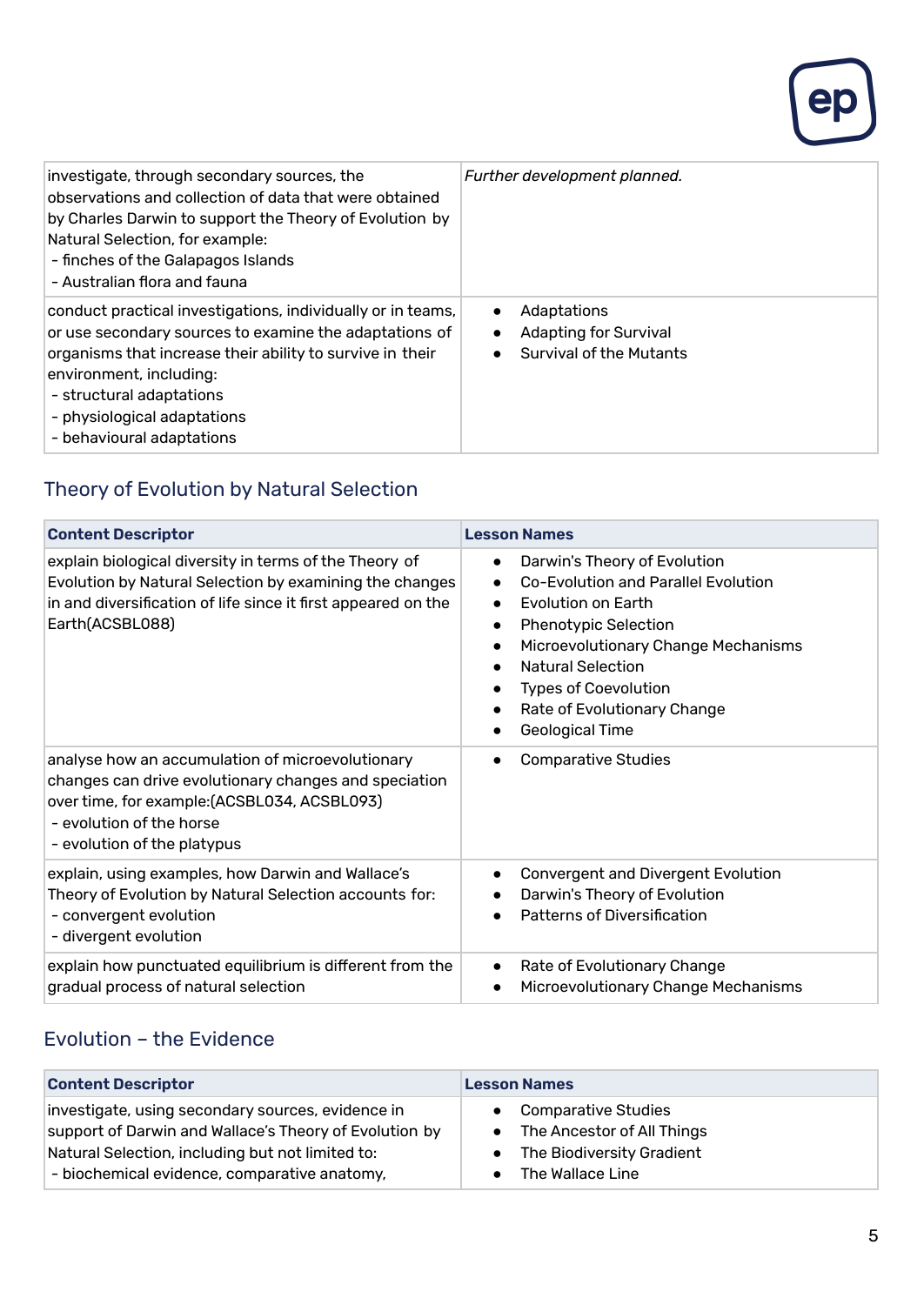

| comparative embryology and biogeography(ACSBL089)<br>- techniques used to date fossils and the evidence<br>produced                                | Back to the Sea: Cetacean Evolution<br><b>Evidence from Living Species</b><br><b>Fossils and the Fossil Record</b><br><b>Geographical Distribution</b> |
|----------------------------------------------------------------------------------------------------------------------------------------------------|--------------------------------------------------------------------------------------------------------------------------------------------------------|
| explain modern-day examples that demonstrate<br>evolutionary change, for example:<br>- the cane toad<br>- antibiotic-resistant strains of bacteria | Superbugs are the Real Super Villains<br>Mimicry<br><b>Sexual Selection</b>                                                                            |

# Module 4: Ecosystem dynamics

#### Population Dynamics

| <b>Content Descriptor</b>                                                                                                                                                                                                                                                                                                                                                                                                                                                                                                                                                                            | <b>Lesson Names</b>                                                                                                                                                                                                                                                                                                                                 |
|------------------------------------------------------------------------------------------------------------------------------------------------------------------------------------------------------------------------------------------------------------------------------------------------------------------------------------------------------------------------------------------------------------------------------------------------------------------------------------------------------------------------------------------------------------------------------------------------------|-----------------------------------------------------------------------------------------------------------------------------------------------------------------------------------------------------------------------------------------------------------------------------------------------------------------------------------------------------|
| investigate and determine relationships between biotic<br>and abiotic factors in an ecosystem,<br>including:(ACSBL019)<br>- the impact of abiotic factors(ACSBL021, ACSBL022,<br>ACSBL025)<br>- the impact of biotic factors, including predation,<br>competition and symbiotic relationships(ACSBL024)<br>- the ecological niches occupied by species (ACSBL023)<br>- predicting consequences for populations in<br>ecosystems due to predation, competition, symbiosis<br>and disease(ACSBL019, ACSBL020)<br>- measuring populations of organisms using sampling<br>techniques(ACSBL003, ACSBL015) | Introduction to Functioning Ecosystems<br>$\bullet$<br>Adaptations, Humans and Succession<br><b>Conservation of Keystone Species</b><br>Succession<br><b>Ecological Niches</b><br><b>Ecological Relationships</b><br>Food Chains and Food Webs<br><b>Keystone Species</b><br>$\bullet$<br>The Carbon Cycle<br>The Nitrogen Cycle<br>The Water Cycle |
| explain a recent extinction event                                                                                                                                                                                                                                                                                                                                                                                                                                                                                                                                                                    | Extinction                                                                                                                                                                                                                                                                                                                                          |

#### Past Ecosystems

| <b>Content Descriptor</b>                                                                                                                                                                                                                         | <b>Lesson Names</b>                                                                                                                                                   |
|---------------------------------------------------------------------------------------------------------------------------------------------------------------------------------------------------------------------------------------------------|-----------------------------------------------------------------------------------------------------------------------------------------------------------------------|
| analyse palaeontological and geological evidence that<br>can be used to provide evidence for past changes in<br>ecosystems, including but not limited to:<br>- Aboriginal rock paintings<br>- rock structure and formation<br>- ice core drilling | Australian Fossils<br>$\bullet$                                                                                                                                       |
| investigate and analyse past and present technologies<br>that have been used to determine evidence for past<br>changes, for example:(ACSBL005)<br>- radiometric dating<br>- gas analysis                                                          | Evidence of Australia's Changing Environment<br>$\bullet$<br><b>Examining Past Climate</b><br>$\bullet$<br><b>Computer Modelling and the Environment</b><br>$\bullet$ |
| analyse evidence that present-day organisms have                                                                                                                                                                                                  | Succession                                                                                                                                                            |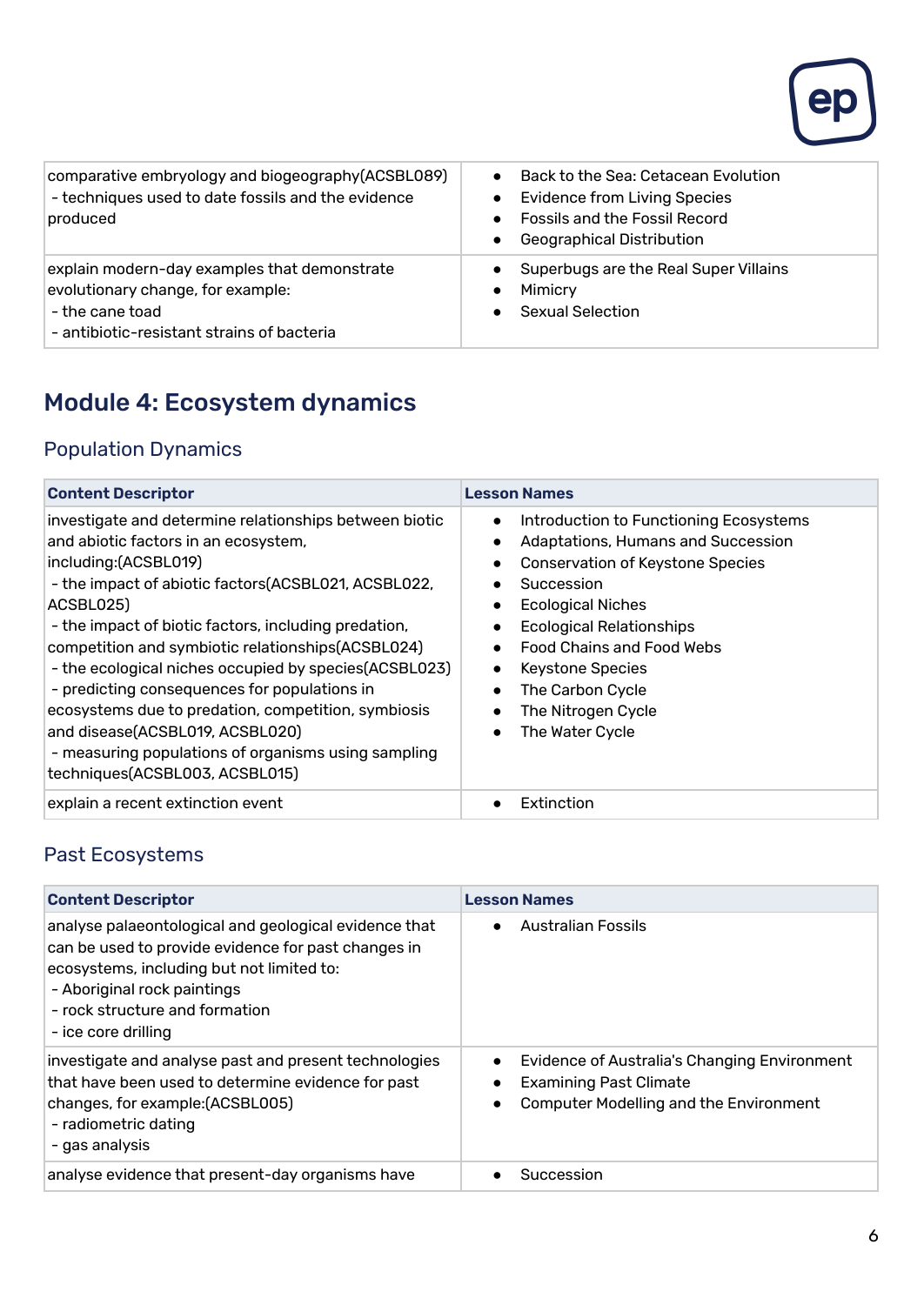

| evolved from organisms in the past by examining and<br>interpreting a range of secondary sources to evaluate<br>processes, claims and conclusions relating to the<br>evolution of organisms in Australia, for<br>example: (ACSBL005, ACSBL027)<br>- small mammals<br>- sclerophyll plants                                          | Changes to Australia's Biota                                                                                                                                                                                                                                                                                                                             |
|------------------------------------------------------------------------------------------------------------------------------------------------------------------------------------------------------------------------------------------------------------------------------------------------------------------------------------|----------------------------------------------------------------------------------------------------------------------------------------------------------------------------------------------------------------------------------------------------------------------------------------------------------------------------------------------------------|
| investigate the reasons for changes in past ecosystems,<br>by:<br>- interpreting a range of secondary sources to develop<br>an understanding of the changes in biotic and abiotic<br>factors over short and long periods of time(ACSBL025,<br>ACSBL026)<br>- evaluating hypotheses that account for identified<br>trends(ACSBL001) | <b>Australian Fossils</b><br>$\bullet$<br>Changes to Australia's Biota<br><b>Charles Darwin in Australia</b><br>$\bullet$<br><b>Evidence of Australia's Changing Environment</b><br>$\bullet$<br><b>Examining Past Climate</b><br>$\bullet$<br>Past Ecosystems I: A Brief History of the Earth<br>$\bullet$<br>Past Ecosystems II: Evidence<br>$\bullet$ |

# Future Ecosystems

| <b>Content Descriptor</b>                                                                                                                                                                                                                                                                                                          | <b>Lesson Names</b>                                                                                                                                                                                                         |
|------------------------------------------------------------------------------------------------------------------------------------------------------------------------------------------------------------------------------------------------------------------------------------------------------------------------------------|-----------------------------------------------------------------------------------------------------------------------------------------------------------------------------------------------------------------------------|
| investigate practices used to restore damaged<br>ecosystems, Country or Place, for example:<br>- mining sites<br>- land degradation from agricultural practices                                                                                                                                                                    | Different Perspectives on Mining<br>$\bullet$<br>Human Impacts on Forest Biomes<br>$\bullet$<br>Human Impacts on Marine Biomes<br>$\bullet$<br>Human Impacts on Land<br>$\bullet$<br>Human Impacts on Wetlands<br>$\bullet$ |
| investigate the reasons for changes in past ecosystems,<br>by:<br>- interpreting a range of secondary sources to develop<br>an understanding of the changes in biotic and abiotic<br>factors over short and long periods of time(ACSBL025,<br>ACSBL026)<br>- evaluating hypotheses that account for identified<br>trends(ACSBL001) | Human Influences on Climate<br>$\bullet$<br>If Climate Change is Real, How Come?<br>$\bullet$<br>It's Getting Hot in Here<br>$\bullet$<br>The Enhanced Greenhouse Effect<br>The Greenhouse Effect<br>$\bullet$              |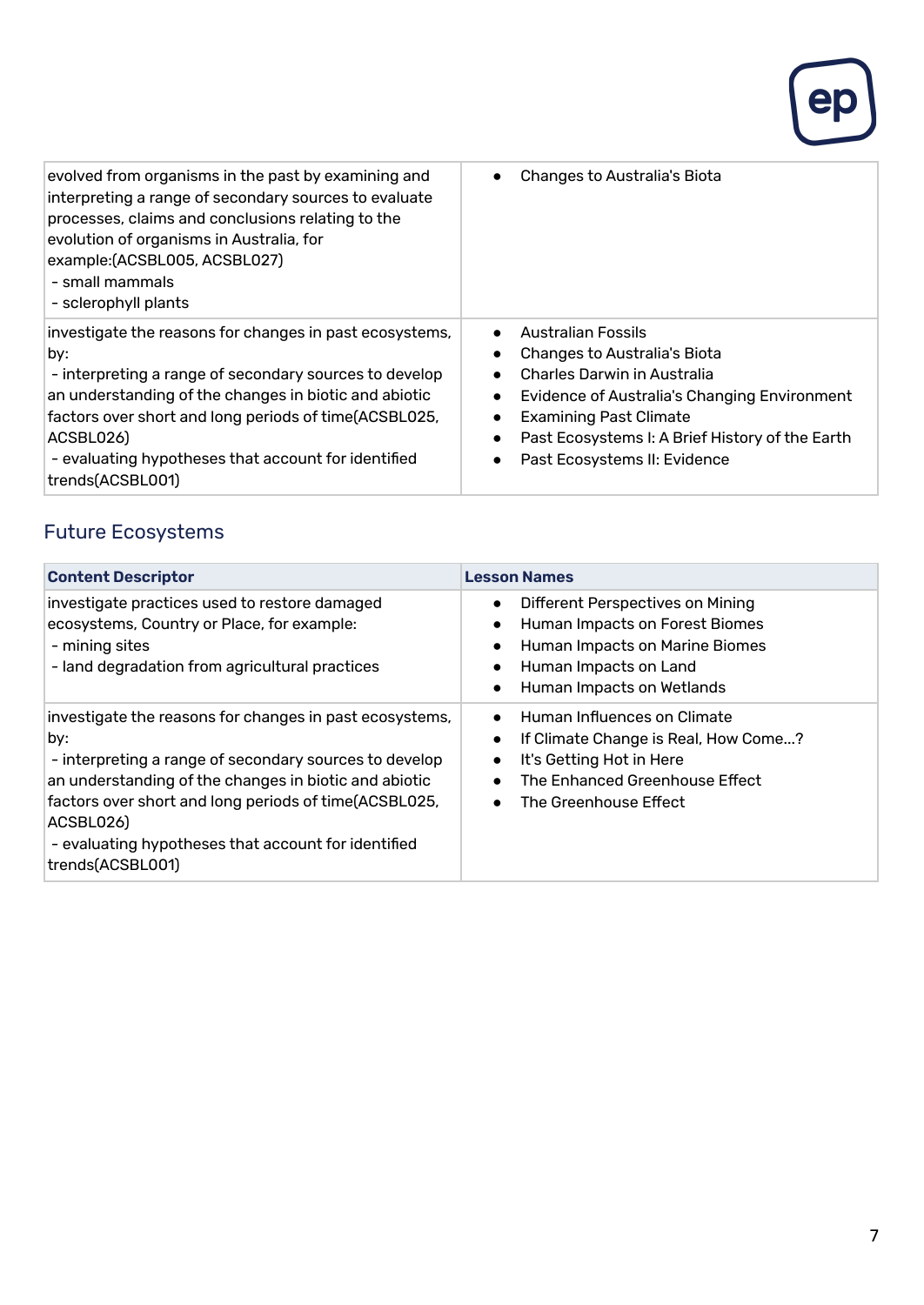

# **Senior Biology**: Year 12

# Module 5: Heredity

# Reproduction

| <b>Content Descriptor</b>                                                                                                                                                                                                                                                                                                                                                                                                            | <b>Lesson Names</b>                                                                                                                                                                                                                                                                                                                                                                                                                                                                    |
|--------------------------------------------------------------------------------------------------------------------------------------------------------------------------------------------------------------------------------------------------------------------------------------------------------------------------------------------------------------------------------------------------------------------------------------|----------------------------------------------------------------------------------------------------------------------------------------------------------------------------------------------------------------------------------------------------------------------------------------------------------------------------------------------------------------------------------------------------------------------------------------------------------------------------------------|
| analyse the features of fertilisation, implantation and<br>hormonal control of pregnancy and birth in<br>mammals(ACSBL075)                                                                                                                                                                                                                                                                                                           | Puberty<br>$\bullet$<br>Sexual Reproduction in Animals<br>$\bullet$<br><b>Male Reproduction</b><br>$\bullet$<br><b>Female Reproduction</b><br>$\bullet$<br>Pregnancy<br><b>Birth</b><br><b>Gametes and Fertilisation</b><br>Hormonal Control of the Reproductive System<br>$\bullet$                                                                                                                                                                                                   |
| explain the mechanisms of reproduction that ensure the<br>continuity of a species, by analysing sexual and asexual<br>methods of reproduction in a variety of organisms,<br>including but not limited to:<br>- animals: advantages of external and internal<br>fertilisation<br>- plants: asexual and sexual reproduction<br>- fungi: budding, spores<br>- bacteria: binary fission(ACSBL075)<br>- protists: binary fission, budding | Asexual and Sexual Reproduction<br>$\bullet$<br><b>Sexual Reproduction in Animals</b><br>$\bullet$<br><b>Asexual Reproduction in Animals</b><br>$\bullet$<br>Internal and External Fertilisation<br>$\bullet$<br>Embryo and Young Survival after Birth<br>Sexual Reproduction in Plants<br>Pollination<br>$\bullet$<br>Asexual Reproduction in Plants<br>Seed Dispersal & Germination<br>$\bullet$<br>Cell Division in Bacteria<br>$\bullet$<br><b>Protists and Fungi</b><br>$\bullet$ |
| evaluate the impact of scientific knowledge on the<br>manipulation of plant and animal reproduction in<br>agriculture(ACSBL074)                                                                                                                                                                                                                                                                                                      | <b>Transgenesis: Food Production</b><br>$\bullet$<br>Artificial Insemination & Selective Breeding                                                                                                                                                                                                                                                                                                                                                                                      |

#### Cell Replication

| <b>Content Descriptor</b>                                                                                                                                                                                                                                         | <b>Lesson Names</b>                                                                                                                                                                      |
|-------------------------------------------------------------------------------------------------------------------------------------------------------------------------------------------------------------------------------------------------------------------|------------------------------------------------------------------------------------------------------------------------------------------------------------------------------------------|
| assess the effect of the cell replication processes on the<br>continuity of species(ACSBL084)                                                                                                                                                                     | <b>DNA Replication</b><br>$\bullet$<br>Mitosis<br><b>Meiosis</b><br>$\bullet$                                                                                                            |
| model the processes involved in cell replication,<br>including but not limited to:<br>- mitosis and meiosis (ACSBL075)<br>- DNA replication using the Watson and Crick DNA<br>model, including nucleotide composition, pairing and<br>bonding(ACSBL076, ACSBL077) | <b>Basics of DNA</b><br>Mitosis<br>$\bullet$<br>Discovering the Double Helix<br>$\bullet$<br><b>Meiosis</b><br>Structure of DNA<br>$\bullet$<br>Mitosis vs. Meiosis<br>Nitrogenous Bases |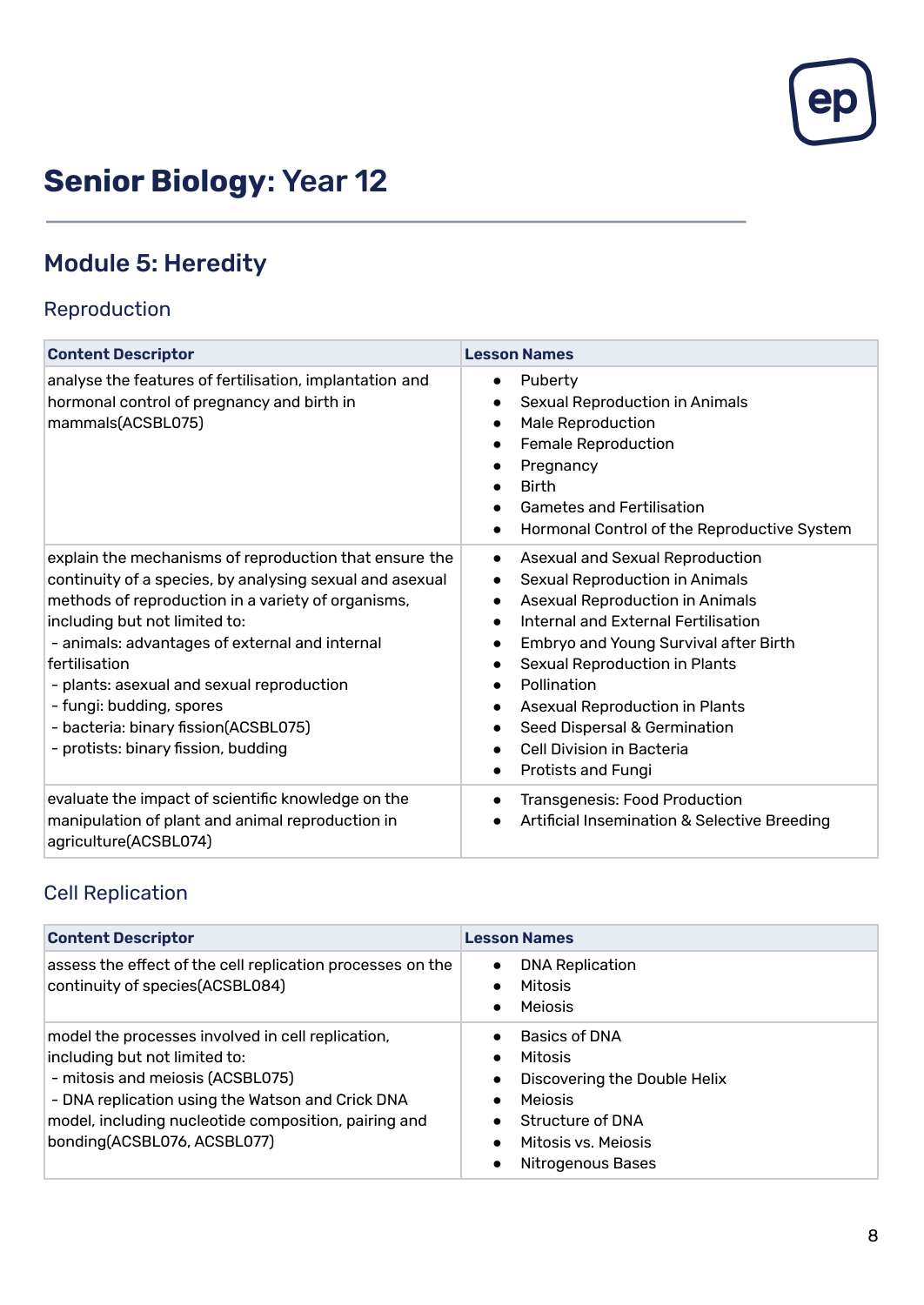

| DNA Replication<br>$\bullet$<br>• Spermatogenesis<br>Oogenesis |  |
|----------------------------------------------------------------|--|

# DNA and Polypeptide Synthesis

| <b>Content Descriptor</b>                                                                                                                                                                                                                                                                                                                                               | <b>Lesson Names</b>                                                                                    |
|-------------------------------------------------------------------------------------------------------------------------------------------------------------------------------------------------------------------------------------------------------------------------------------------------------------------------------------------------------------------------|--------------------------------------------------------------------------------------------------------|
| model the process of polypeptide synthesis,<br>including:(ACSBL079)<br>- transcription and translation<br>- assessing the importance of mRNA and tRNA in<br>transcription and translation(ACSBL079)<br>- analysing the function and importance of polypeptide<br>synthesis(ACSBL080)<br>- assessing how genes and environment affect<br>phenotypic expression(ACSBL081) | Genes<br><b>Protein Synthesis</b><br><b>Regulating Gene Expression</b><br>$\bullet$<br><b>Proteins</b> |
| construct appropriate representations to model and<br>compare the forms in which DNA exists in eukaryotes<br>and prokaryotes(ACSBL076)                                                                                                                                                                                                                                  | <b>Basics of DNA</b>                                                                                   |
| investigate the structure and function of proteins in<br>living things                                                                                                                                                                                                                                                                                                  | <b>Protein Synthesis</b><br><b>Regulating Gene Expression</b><br>Proteins                              |

#### Genetic Variation

| <b>Content Descriptor</b>                                                                                                                                                                                                                                                                                                                  | <b>Lesson Names</b>                                                                                                                                                                                                                                                                                      |
|--------------------------------------------------------------------------------------------------------------------------------------------------------------------------------------------------------------------------------------------------------------------------------------------------------------------------------------------|----------------------------------------------------------------------------------------------------------------------------------------------------------------------------------------------------------------------------------------------------------------------------------------------------------|
| model the formation of new combinations of genotypes<br>produced during meiosis, including but not limited to:<br>- interpreting examples of autosomal, sex-linkage,<br>co-dominance, incomplete dominance and multiple<br>alleles(ACSBL085)<br>- constructing and interpreting information and data<br>from pedigrees and Punnett squares | <b>Inheriting Alleles and Punnett Squares</b><br>$\bullet$<br><b>Making Punnett Squares</b><br>$\bullet$<br>Monohybrid Inheritance<br>$\bullet$<br>Incomplete and Codominance<br>Pedigree Charts<br>Sex Linkage<br>Sex Linkage, Punnett Squares and Pedigrees<br>٠<br>Polygenic Inheritance<br>$\bullet$ |
| conduct practical investigations to predict variations in<br>the genotype of offspring by modelling meiosis,<br>including the crossing over of homologous<br>chromosomes, fertilisation and mutations(ACSBL084)                                                                                                                            | <b>Meiosis</b><br><b>Gametes and Fertilisation</b>                                                                                                                                                                                                                                                       |
| collect, record and present data to represent<br>frequencies of characteristics in a population, in order to<br>identify trends, patterns, relationships and limitations in<br>data, for example:<br>- examining frequency data<br>- analysing single nucleotide polymorphism (SNP)                                                        | Genomics                                                                                                                                                                                                                                                                                                 |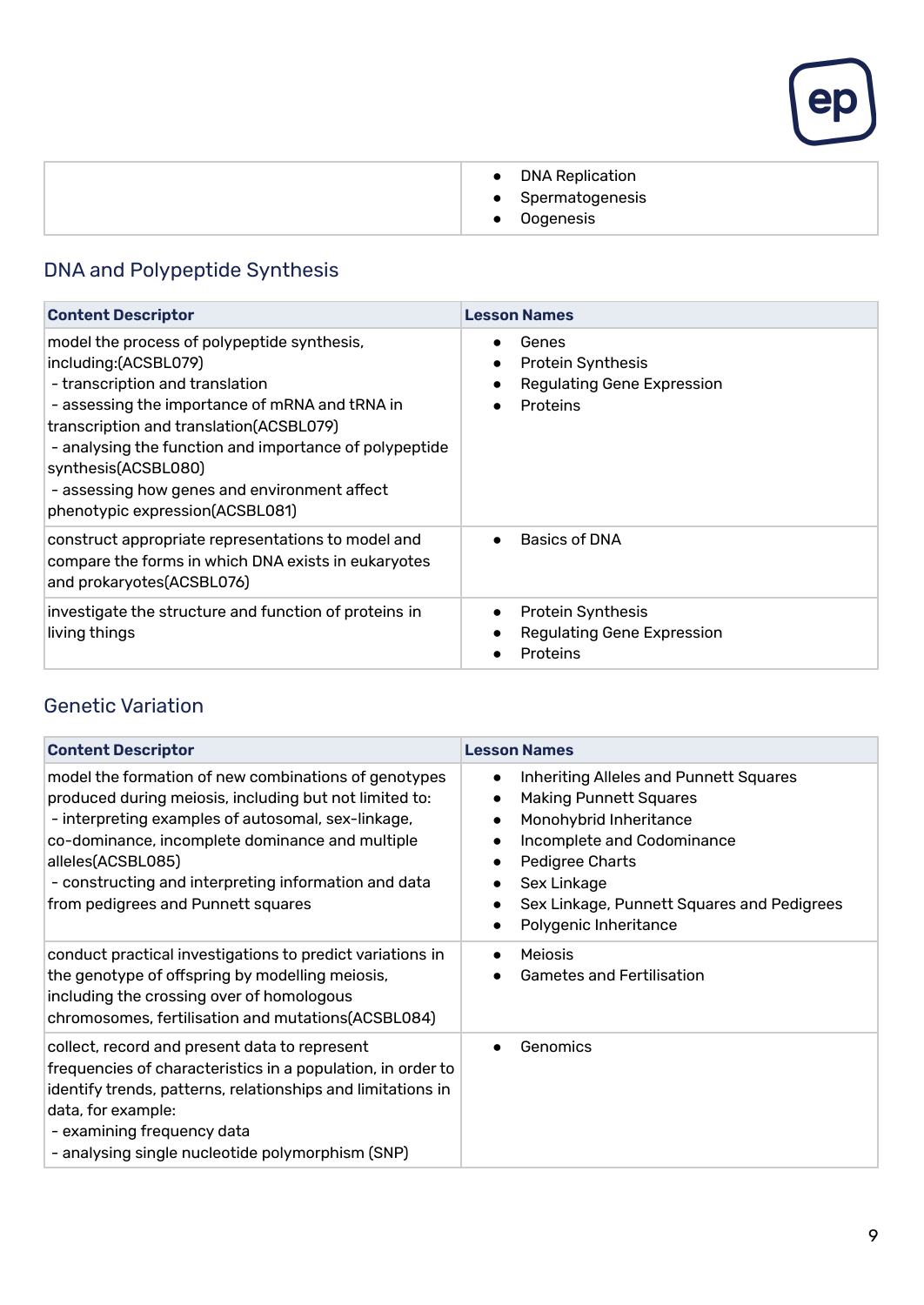

# Inheritance Patterns in a Population

| <b>Content Descriptor</b>                                                                                                                                                                                                                                                                                                                                                                        | <b>Lesson Names</b>                                        |
|--------------------------------------------------------------------------------------------------------------------------------------------------------------------------------------------------------------------------------------------------------------------------------------------------------------------------------------------------------------------------------------------------|------------------------------------------------------------|
| investigate the use of technologies to determine<br>inheritance patterns in a population using, for<br>example:(ACSBL064, ACSBL085)<br>- DNA sequencing and profiling (ACSBL086)                                                                                                                                                                                                                 | <b>DNA Sequencing</b><br>$\bullet$<br><b>DNA Profiling</b> |
| investigate the use of data analysis from a large-scale<br>collaborative project to identify trends, patterns and<br>relationships, for example: (ACSBL064, ACSBL073)<br>- the use of population genetics data in conservation<br>management<br>- population genetics studies used to determine the<br>inheritance of a disease or disorder<br>- population genetics relating to human evolution | Genomics                                                   |

# Module 6: Genetic change

#### Mutation

| <b>Content Descriptor</b>                                                                                                                                                                                                                 | <b>Lesson Names</b>                                                        |
|-------------------------------------------------------------------------------------------------------------------------------------------------------------------------------------------------------------------------------------------|----------------------------------------------------------------------------|
| explain how a range of mutagens operate, including but<br>not limited to: Information and communication<br>technology capability<br>- electromagnetic radiation sources<br>- chemicals<br>- naturally occurring mutagens                  | Mutations<br>Mutagens                                                      |
| compare the causes, processes and effects of different<br>types of mutation, including but not limited to:<br>- point mutation<br>- chromosomal mutation                                                                                  | Genetic Disease<br>$\bullet$<br>Phenotype and Survival                     |
| distinguish between somatic mutations and germ-line<br>mutations and their effect on an organism(ACSBL082,<br>ACSBL083)                                                                                                                   | <b>Phenotype and Survival</b><br>$\bullet$                                 |
| assess the significance of 'coding' and 'non-coding' DNA<br>segments in the process of mutation(ACSBL078)<br>investigate the causes of genetic variation relating to<br>the processes of fertilisation, meiosis and<br>mutation(ACSBL078) | <b>Mutations</b>                                                           |
| evaluate the effect of mutation, gene flow and genetic<br>drift on the gene pool of populations(ACSBL091,<br>ACSBL092)                                                                                                                    | Gene Flow and Allele Frequency<br>$\bullet$<br>Meiosis<br><b>Mutations</b> |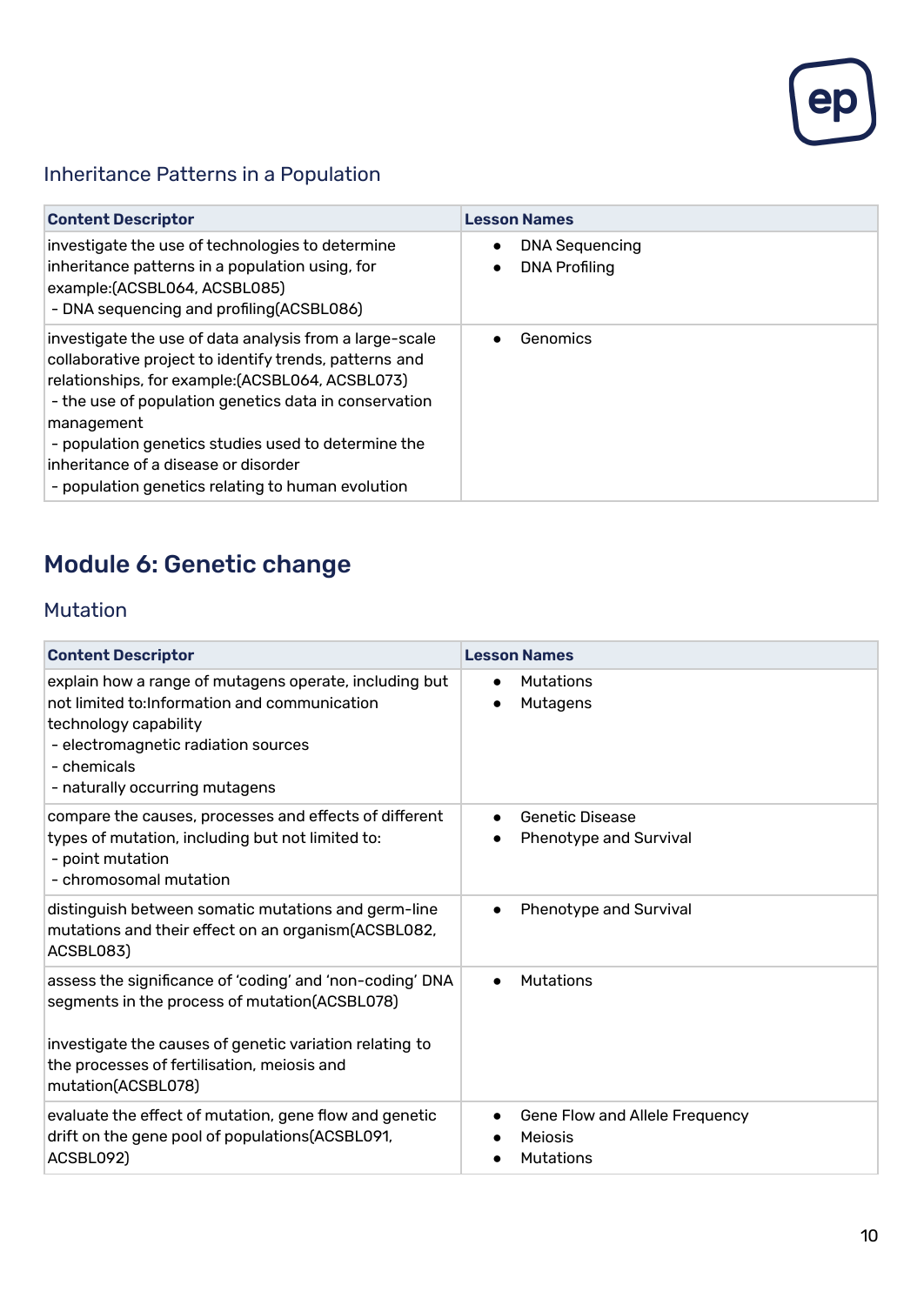

# Biotechnology

| <b>Content Descriptor</b>                                | <b>Lesson Names</b>                                           |
|----------------------------------------------------------|---------------------------------------------------------------|
| investigate the uses and applications of biotechnology   | <b>Plant Cloning</b><br>$\bullet$                             |
| (past, present and future), including:(ACSBL087)         | The Ethics of Genetics<br>$\bullet$                           |
| - analysing the social implications and ethical uses of  | Social and Ethical Implications of Biotechnology<br>$\bullet$ |
| biotechnology, including plant and animal examples       | <b>Biotechnological Techniques</b><br>$\bullet$               |
| - researching future directions of the use of            | Enzymes in Biotechnology<br>$\bullet$                         |
| biotechnology                                            | <b>Recombinant DNA</b><br>$\bullet$                           |
| - evaluating the potential benefits for society of       | <b>DNA Sequencing</b><br>$\bullet$                            |
| research using genetic technologies                      | Gel Electrophoresis<br>$\bullet$                              |
| - evaluating the changes to the Earth's biodiversity due | <b>DNA Profiling &amp; Forensics</b><br>$\bullet$             |
| to genetic techniques                                    | DNA Fingerprinting: Thirsty Thievery<br>$\bullet$             |

# Genetic Technologies

| <b>Content Descriptor</b>                                                                                                                                                                                                                                                                                                                                                                                | <b>Lesson Names</b>                                                                                                                                                                                                                                                                                                                        |
|----------------------------------------------------------------------------------------------------------------------------------------------------------------------------------------------------------------------------------------------------------------------------------------------------------------------------------------------------------------------------------------------------------|--------------------------------------------------------------------------------------------------------------------------------------------------------------------------------------------------------------------------------------------------------------------------------------------------------------------------------------------|
| compare the processes and outcomes of reproductive<br>technologies, including but not limited to:<br>- artificial insemination<br>- artificial pollination<br>investigate the uses and advantages of current genetic<br>technologies that induce genetic change                                                                                                                                          | Artificial Insemination & Selective Breeding<br>$\bullet$                                                                                                                                                                                                                                                                                  |
| investigate and assess the effectiveness of cloning,<br>including but not limited to:<br>- whole organism cloning<br>- gene cloning                                                                                                                                                                                                                                                                      | <b>Genetically Modified Organisms (GMOs)</b><br>$\bullet$<br><b>Transgenesis: Food Production</b><br>Artificial Insemination & Selective Breeding                                                                                                                                                                                          |
| describe techniques and applications used in<br>recombinant DNA technology, for example:<br>- the development of transgenic organisms in<br>agricultural and medical applications (ACSBL087)<br>evaluate the benefits of using genetic technologies in<br>agricultural, medical and industrial<br>applications(ACSBL086)<br>evaluate the effect on biodiversity of using<br>biotechnology in agriculture | <b>Recombinant DNA</b><br>$\bullet$<br><b>Genetically Modified Organisms</b><br><b>Genetically Modified Organisms (GMOs)</b><br><b>Transgenesis: Food Production</b><br>$\bullet$<br>Artificial Insemination & Selective Breeding<br>$\bullet$<br>Social and Ethical Implications of Biotechnology<br><b>DNA Profiling &amp; Forensics</b> |
| interpret a range of secondary sources to assess the<br>influence of social, economic and cultural contexts on a<br>range of biotechnologies                                                                                                                                                                                                                                                             |                                                                                                                                                                                                                                                                                                                                            |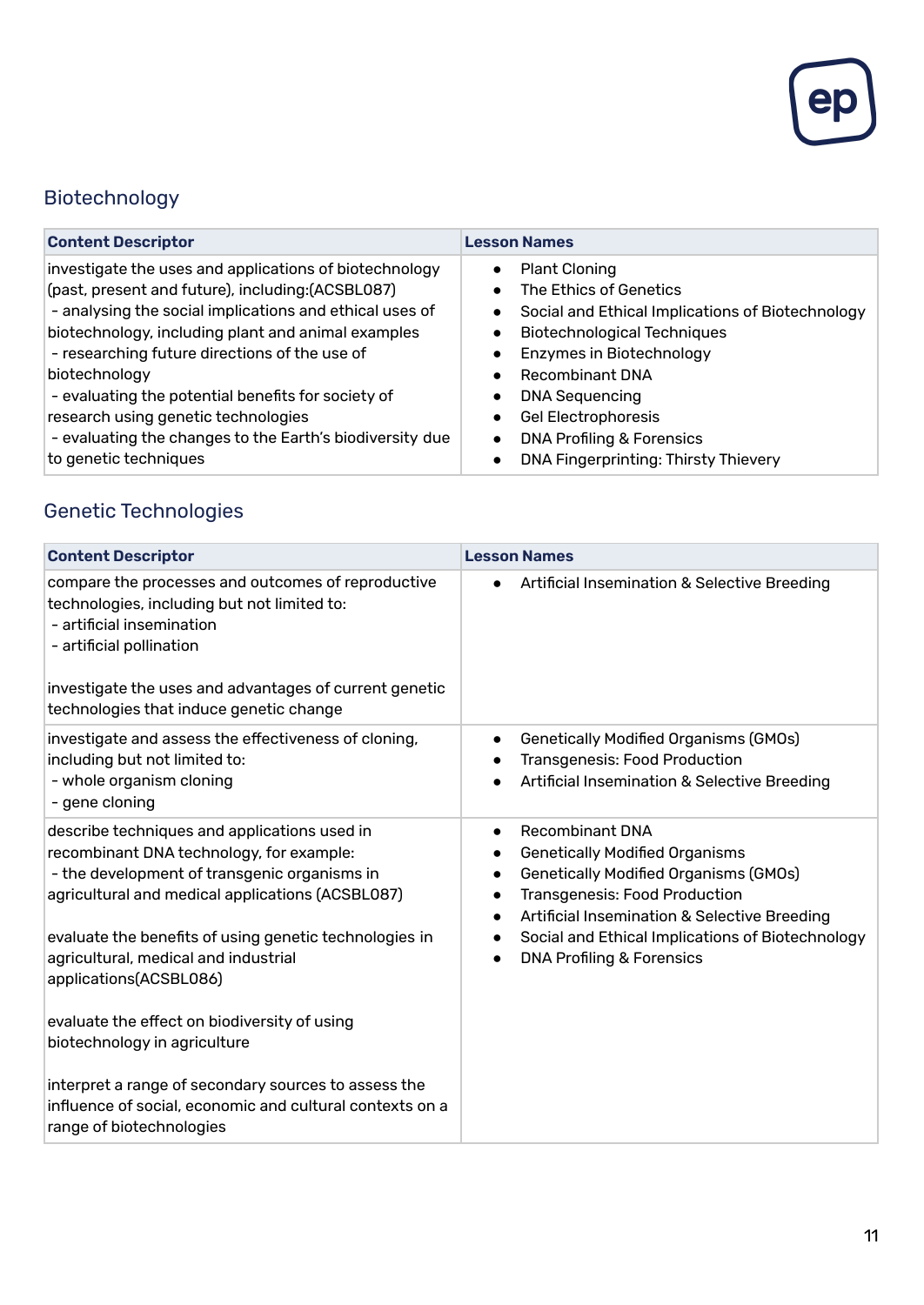

# Module 7: Infectious disease

#### Causes of Infectious Disease

| <b>Content Descriptor</b>                                                                                                                                                                                                                                                                                                                                                                                                                                                                                                                                                                                                                                                                                                         | <b>Lesson Names</b>                                                                                                                                                                                                                                                                                                                                                                                                                                                                                                                                                                                                  |
|-----------------------------------------------------------------------------------------------------------------------------------------------------------------------------------------------------------------------------------------------------------------------------------------------------------------------------------------------------------------------------------------------------------------------------------------------------------------------------------------------------------------------------------------------------------------------------------------------------------------------------------------------------------------------------------------------------------------------------------|----------------------------------------------------------------------------------------------------------------------------------------------------------------------------------------------------------------------------------------------------------------------------------------------------------------------------------------------------------------------------------------------------------------------------------------------------------------------------------------------------------------------------------------------------------------------------------------------------------------------|
| describe a variety of infectious diseases caused by<br>pathogens, including microorganisms, macroorganisms<br>and non-cellular pathogens, and collect primary and<br>secondary-sourced data and information relating to<br>disease transmission, including: (ACSBL097, ACSBL098,<br>ACSBL116, ACSBL117)<br>- classifying different pathogens that cause disease in<br>plants and animals(ACSBL117)<br>- investigating the transmission of a disease during an<br>epidemic<br>- design and conduct a practical investigation relating<br>to the microbial testing of water or food samples<br>- investigate modes of transmission of infectious<br>diseases, including direct contact, indirect contact and<br>vector transmission | <b>Disease Transmission</b><br>$\bullet$<br><b>Introduction to Infectious Diseases</b><br>$\bullet$<br><b>Infection From Food</b><br>$\bullet$<br><b>Infection From Water</b><br>$\bullet$<br>Revision Lesson - Pathogens<br>$\bullet$<br><b>Bacteria</b><br>$\bullet$<br><b>Spread of Disease</b><br><b>Viruses</b><br>$\bullet$<br><b>Case Studies</b><br>Fungi<br>$\bullet$<br>Viral Infection: Chickenpox<br>$\bullet$<br>Protists<br>$\bullet$<br>Parasites<br>$\bullet$<br>Parasitic Infection: Malaria<br>$\bullet$<br>Prions<br>$\bullet$<br>Disease in Animals and Zoonoses<br><b>Infection From Others</b> |
| investigate the work of Robert Koch and Louis Pasteur,<br>to explain the causes and transmission of infectious<br>diseases, including:<br>- Koch's postulates<br>- Pasteur's experiments on microbial contamination                                                                                                                                                                                                                                                                                                                                                                                                                                                                                                               | Pasteur & Koch<br>$\bullet$                                                                                                                                                                                                                                                                                                                                                                                                                                                                                                                                                                                          |
| assess the causes and effects of diseases on agricultural<br>production, including but not limited to:<br>- plant diseases<br>- animal diseases                                                                                                                                                                                                                                                                                                                                                                                                                                                                                                                                                                                   | <b>Plant Immunity and Defence</b><br>$\bullet$<br>Fungi<br>Protists<br>$\bullet$<br>Prions<br>Parasites<br>Disease in Animals and Zoonoses                                                                                                                                                                                                                                                                                                                                                                                                                                                                           |
| compare the adaptations of different pathogens that<br>facilitate their entry into and transmission between<br>hosts(ACSBL118)                                                                                                                                                                                                                                                                                                                                                                                                                                                                                                                                                                                                    | Revision Lesson - Pathogens<br>$\bullet$<br><b>Bacteria</b><br>$\bullet$<br><b>Spread of Disease</b><br><b>Viruses</b><br>Fungi<br>Viral Infection: Chickenpox<br>Protists<br>Parasites<br>Parasitic Infection: Malaria<br>Prions                                                                                                                                                                                                                                                                                                                                                                                    |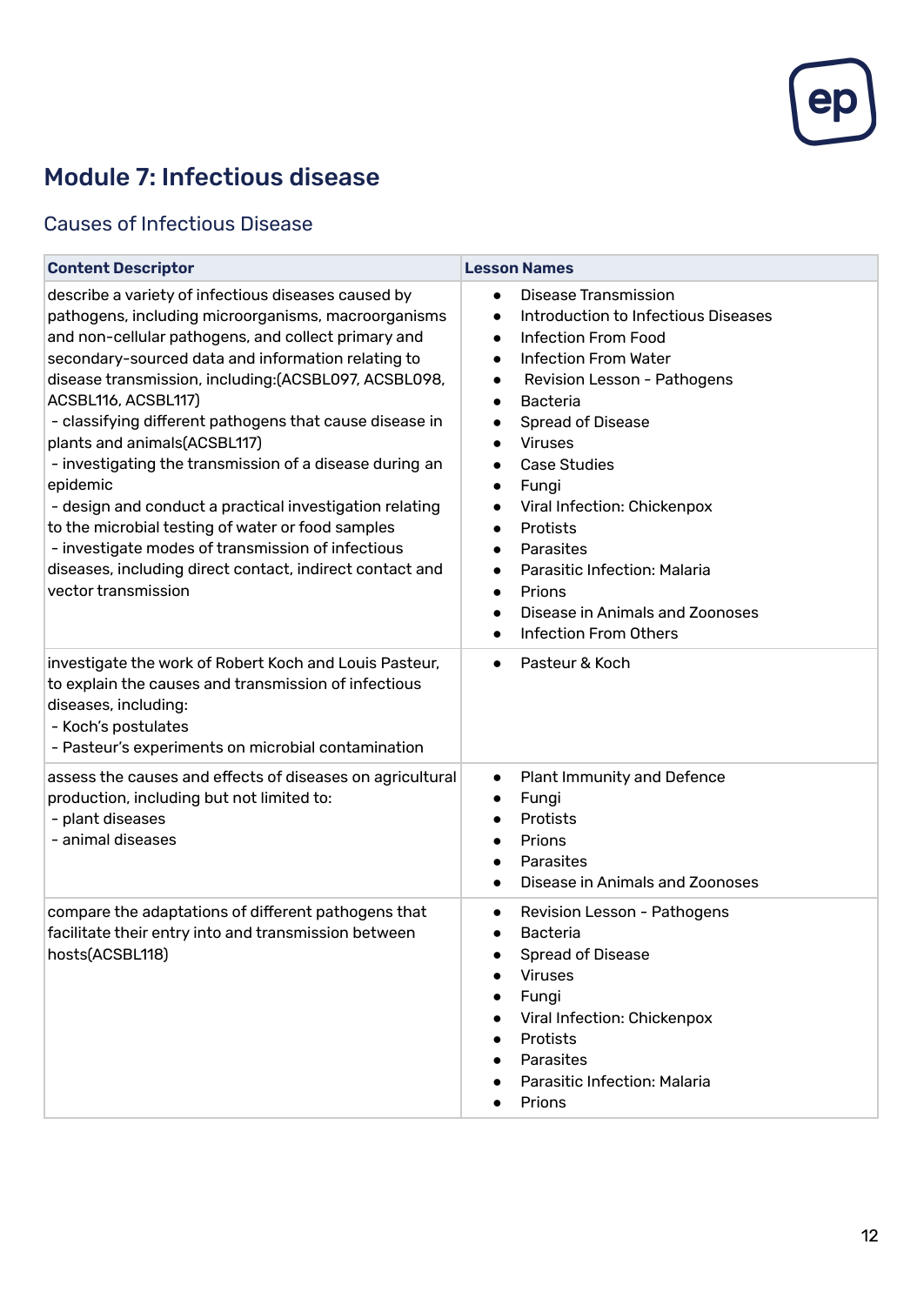

# Responses to Pathogens

| <b>Content Descriptor</b>                                                                                                                                                                         | <b>Lesson Names</b>                                                                                                                                                                                                         |
|---------------------------------------------------------------------------------------------------------------------------------------------------------------------------------------------------|-----------------------------------------------------------------------------------------------------------------------------------------------------------------------------------------------------------------------------|
| investigate the response of a named Australian plant to<br>a named pathogen through practical and/or<br>secondary-sourced investigation, for example:<br>- fungal pathogens<br>- viral pathogens  | Fungi                                                                                                                                                                                                                       |
| analyse responses to the presence of pathogens by<br>assessing the physical and chemical changes that occur<br>in the host animal's cells and tissues (ACSBL119,<br>ACSBL120, ACSBL121, ACSBL122) | Revision Lesson - Pathogens<br>$\bullet$<br><b>Bacteria</b><br><b>Spread of Disease</b><br><b>Viruses</b><br>Fungi<br>Viral Infection: Chickenpox<br><b>Protists</b><br>Parasites<br>Parasitic Infection: Malaria<br>Prions |

# Immunity

| <b>Content Descriptor</b>                                                                                                 | <b>Lesson Names</b>                                                                                                                                                                                                                                                                                                                                                 |
|---------------------------------------------------------------------------------------------------------------------------|---------------------------------------------------------------------------------------------------------------------------------------------------------------------------------------------------------------------------------------------------------------------------------------------------------------------------------------------------------------------|
| investigate and model the innate and adaptive immune<br>systems in the human body (ACSBL119)                              | Introduction to Immune Responses<br>$\bullet$<br>Evolution and Adaptation of Infectious Disease<br>Pathogen Adaptation and Transmission of<br>$\bullet$<br><b>Infectious Diseases</b><br>Innate Immunity<br>$\bullet$<br>Inflammation<br><b>Complement System</b><br>Adaptive immune response overview<br>Cell-Mediated and Antibody-Mediated (Humoral)<br>Immunity |
| explain how the immune system responds after primary<br>exposure to a pathogen, including innate and acquired<br>immunity | Introduction to Immune Responses<br>$\bullet$<br>Evolution and Adaptation of Infectious Disease<br>Pathogen Adaptation and Transmission of<br>Infectious Diseases<br>Innate Immunity<br>Inflammation<br>$\bullet$<br><b>Complement System</b><br>Adaptive immune response overview<br>Cell-Mediated and Antibody-Mediated (Humoral)<br>Immunity                     |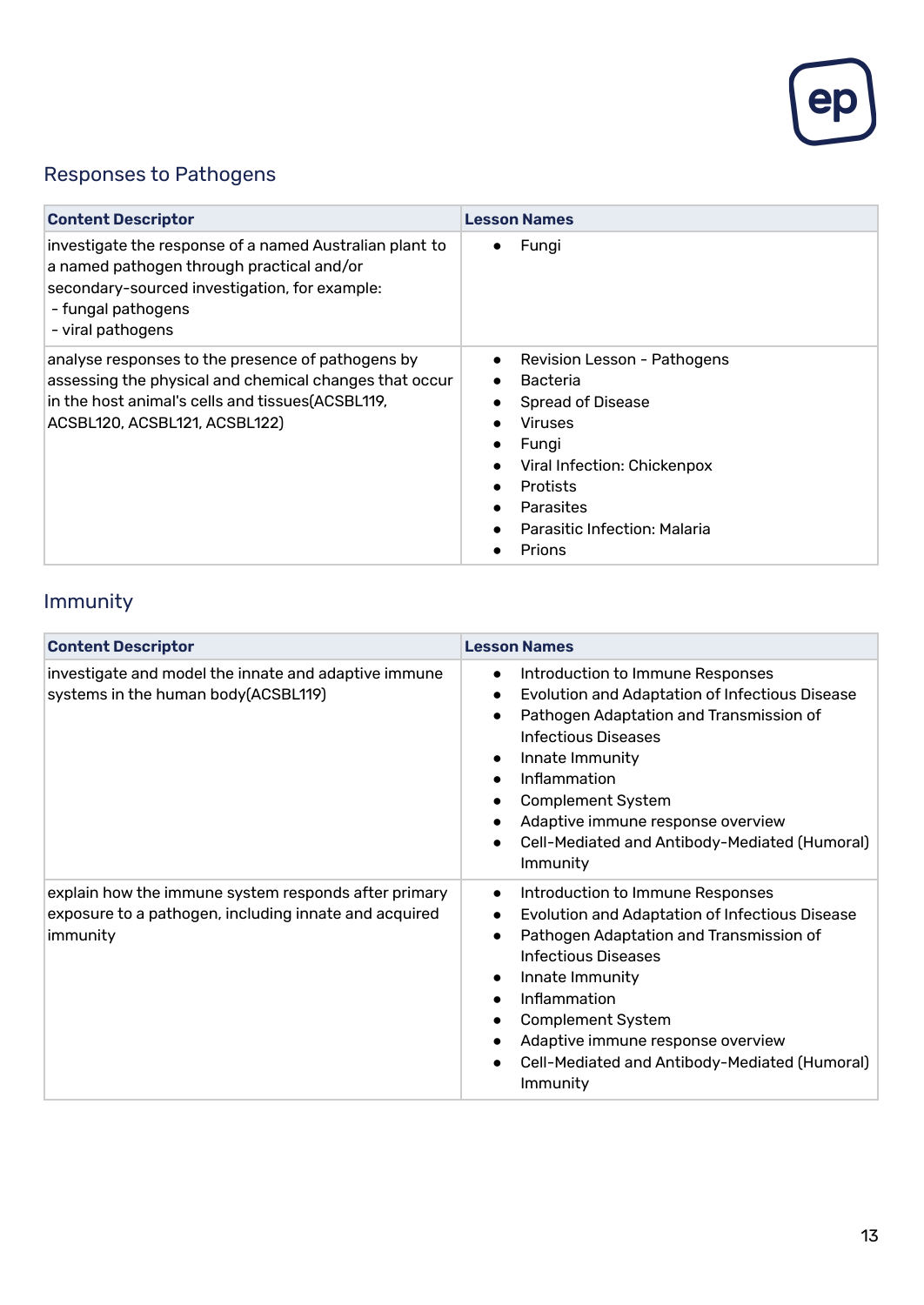

#### Prevention, Treatment and Control

| <b>Content Descriptor</b>                                                                                                                                                                                                                                                                                                      | <b>Lesson Names</b>                                                                                                                                                                                                                                                                                                                                                |
|--------------------------------------------------------------------------------------------------------------------------------------------------------------------------------------------------------------------------------------------------------------------------------------------------------------------------------|--------------------------------------------------------------------------------------------------------------------------------------------------------------------------------------------------------------------------------------------------------------------------------------------------------------------------------------------------------------------|
| investigate and analyse the wide range of interrelated<br>factors involved in limiting local, regional and global<br>spread of a named infectious disease                                                                                                                                                                      | Managing Pandemics in the Asia Region<br>$\bullet$<br>Case Studies - Modelling Disease Outbreak and<br>$\bullet$<br>Spread                                                                                                                                                                                                                                         |
| investigate and assess the effectiveness of<br>pharmaceuticals as treatment strategies for the control<br>of infectious disease, for example:<br>- antivirals<br>- antibiotics                                                                                                                                                 | <b>Ancient Medicine</b><br>$\bullet$<br>Medieval, Renaissance and Enlightenment-era<br>$\bullet$<br>Medicine<br><b>Modern Medicine</b><br>$\bullet$<br>Indigenous Medicine in the Northern Hemisphere<br>$\bullet$<br>Indigenous Medicine in the Southern Hemisphere<br>$\bullet$<br>Vaccines<br>Superbugs are the Real Super Villains<br><b>Disease Treatment</b> |
| investigate and evaluate environmental management<br>and quarantine methods used to control an epidemic or<br>pandemic                                                                                                                                                                                                         | Managing Pandemics in the Asia Region<br><b>Disease Prevention</b><br>$\bullet$<br><b>Quarantine and Biosecurity</b><br>٠                                                                                                                                                                                                                                          |
| investigate procedures that can be employed to prevent<br>the spread of disease, including but not limited<br>to:(ACSBL124)<br>- hygiene practices<br>- quarantine<br>- vaccination, including passive and active<br>immunity(ACSBL100, ACSBL123)<br>- public health campaigns<br>- use of pesticides<br>- genetic engineering | <b>Quarantine and Biosecurity</b><br>$\bullet$<br><b>Modern Medicine</b><br>$\bullet$<br>Vaccines<br>Indigenous Medicine in the Northern Hemisphere<br>$\bullet$<br>Indigenous Medicine in the Southern Hemisphere<br>$\bullet$<br>Superbugs are the Real Super Villains<br>The Science of Social Distancing<br>$\bullet$                                          |
| interpret data relating to the incidence and prevalence<br>of infectious disease in populations, for example:<br>- mobility of individuals and the portion that are immune<br>or immunised(ACSBL124, ACSBL125)<br>- Malaria or Dengue Fever in South East Asia                                                                 | Case Studies - Modelling Disease Outbreak and<br>$\bullet$<br>Spread<br>Parasitic Infection: Malaria<br>Viral Infection: Chickenpox<br>$\bullet$                                                                                                                                                                                                                   |
| evaluate historical, culturally diverse and current<br>strategies to predict and control the spread of<br>disease(ACSBL125)                                                                                                                                                                                                    | Indigenous Medicine in the Northern Hemisphere<br>$\bullet$<br>Indigenous Medicine in the Southern Hemisphere<br><b>Ancient Medicine</b><br><b>Modern Medicine</b><br>Medieval, Renaissance and Enlightenment-era<br>$\bullet$<br>Medicine<br>The Science of Social Distancing<br><b>Disease Prevention</b><br><b>Quarantine and Biosecurity</b><br>Vaccines       |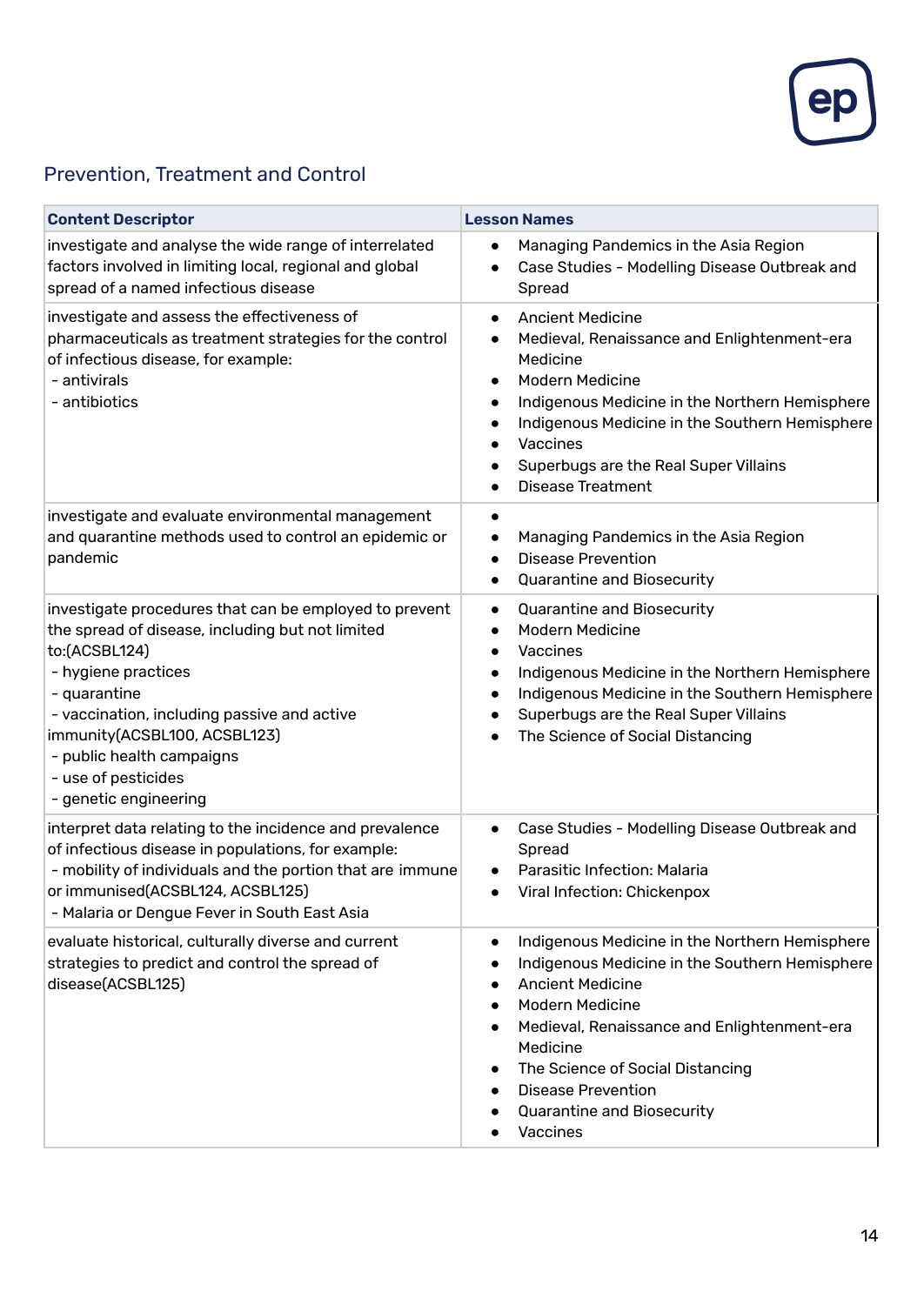

investigate the contemporary application of Aboriginal protocols in the development of particular medicines and biological materials in Australia and how recognition and protection of Indigenous cultural and intellectual property is important, for example:

- Indigenous Medicine in the Northern Hemisphere
- Indigenous Medicine in the Southern Hemisphere

- bush medicine
- smoke bush in Western Australia

# Module 8: Non-infectious disease and disorders

#### Homeostasis

| <b>Content Descriptor</b>                                                                                                                                                                                                                                                                                                                                                                                                                                                                                                                      | <b>Lesson Names</b>                                                                                                                                                                                                                                                                                                           |
|------------------------------------------------------------------------------------------------------------------------------------------------------------------------------------------------------------------------------------------------------------------------------------------------------------------------------------------------------------------------------------------------------------------------------------------------------------------------------------------------------------------------------------------------|-------------------------------------------------------------------------------------------------------------------------------------------------------------------------------------------------------------------------------------------------------------------------------------------------------------------------------|
| construct and interpret negative feedback loops that<br>show homeostasis by using a range of sources, including<br>but not limited to: (ACSBL101, ACSBL110, ACSBL111)<br>- temperature(ACSBL098)<br>- glucose                                                                                                                                                                                                                                                                                                                                  | Thermoregulation<br>$\bullet$<br>Modelling Human Thermoregulation<br><b>Regulating Blood Glucose Levels</b><br>$\bullet$                                                                                                                                                                                                      |
| investigate the various mechanisms used by organisms<br>to maintain their internal environment within tolerance<br>limits, including:<br>- trends and patterns in behavioural, structural and<br>physiological adaptations in endotherms that assist in<br>maintaining homeostasis(ACSBL099, ACSBL114)<br>- internal coordination systems that allow homeostasis<br>to be maintained, including hormones and neural<br>pathways(ACSBL112, ACSBL113, ACSBL114)<br>- mechanisms in plants that allow water balance to be<br>maintained(ACSBL115) | Introduction to Homeostasis<br>$\bullet$<br>Maintaining the Internal Environment<br>$\bullet$<br>The Endocrine System<br>$\bullet$<br>Endocrine System in Action<br><b>Action of Hormones</b><br>Osmoregulation I<br>$\bullet$<br>Osmoregulation II<br>٠<br>Passage of Nerve Impulses<br><b>Components of Neural Pathways</b> |

#### Causes and Effects

| <b>Content Descriptor</b>                                                                                                                                                                                            | <b>Lesson Names</b>                                              |
|----------------------------------------------------------------------------------------------------------------------------------------------------------------------------------------------------------------------|------------------------------------------------------------------|
| collect and represent data to show the incidence,<br>prevalence and mortality rates of non-infectious<br>diseases, for example:<br>- nutritional diseases<br>- diseases caused by environmental exposure             | Cancer<br><b>Chromosomal Abnormalities</b><br>What are Diseases? |
| investigate the causes and effects of non-infectious<br>diseases in humans, including but not limited to:<br>- genetic diseases<br>- diseases caused by environmental exposure<br>- nutritional diseases<br>- cancer | Coming April 2021                                                |